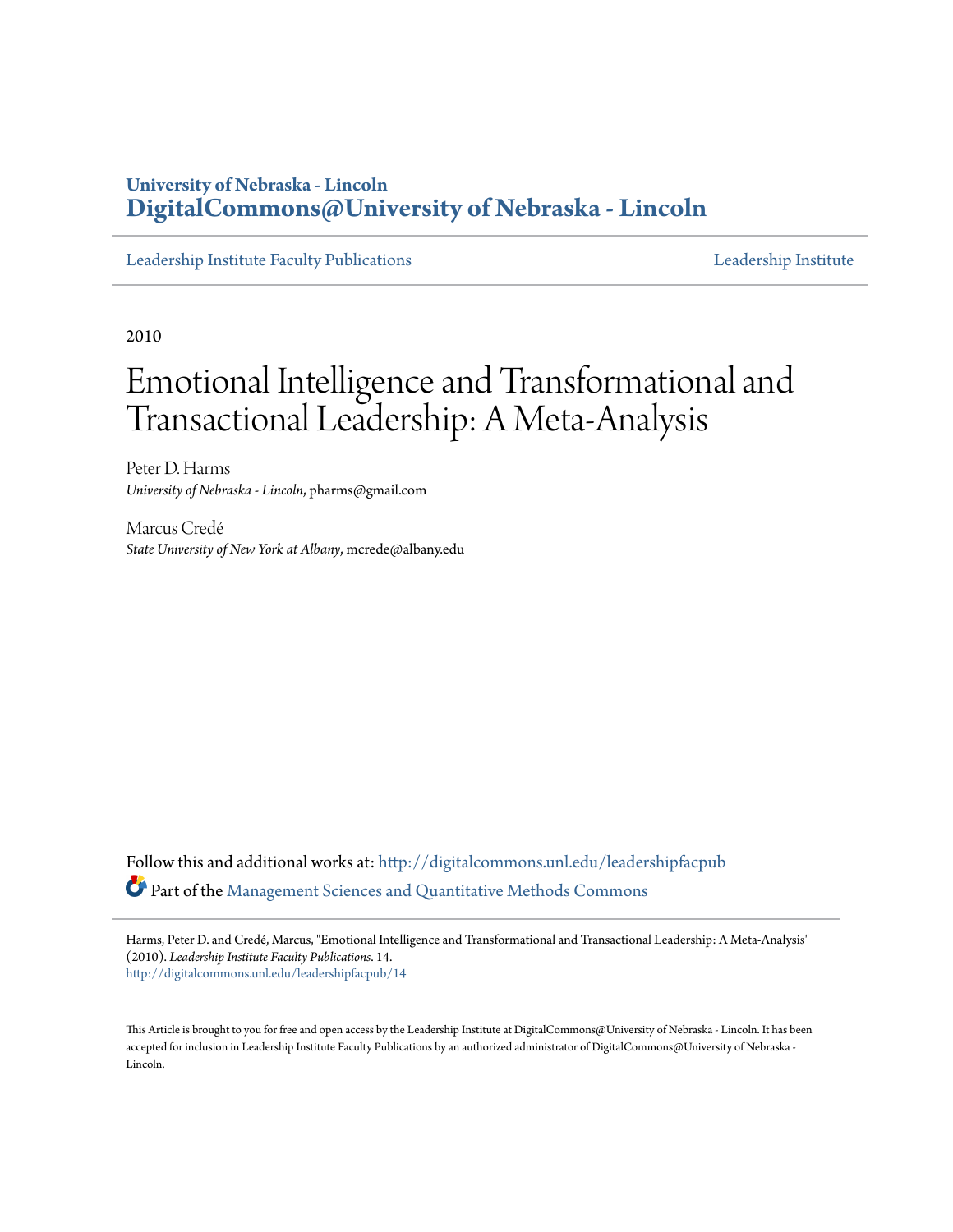Published in *Journal of Leadership & Organizational Studies* 17:1 (2010), pp. 5–17; doi: 10.1177/1548051809350894 Copyright © 2010 Baker College; published by Sage Publications. Used by permission. http://jlos.sagepub.com

# **Emotional Intelligence and Transformational and Transactional Leadership: A Meta-Analysis**

# P. D. Harms

University of Nebraska–Lincoln, USA *Corresponding author —* 114 CBA, 1240 R Street, Lincoln, NE 68588; email pharms2@unl.edu

#### Marcus Credé

State University of New York at Albany, USA

#### **Abstract**

The purpose of this study is to evaluate claims that emotional intelligence is significantly related to transformational and other leadership behaviors. Results (based on 62 independent samples) indicated a validity estimate of .59 when ratings of both emotional intelligence and leadership behaviors were provided by the same source (self, subordinates, peers, or superiors). However, when ratings of the constructs were derived from different sources, the validity estimate was .12. Lower validity estimates were found for transactional and laissez-faire leadership behaviors. Separate analyses were performed for each measure of emotional intelligence. Trait measures of emotional intelligence tended to show higher validities than ability-based measures of emotional intelligence. Agreement across ratings sources for the same construct was low for both transformational leadership (.14) and emotional intelligence (.16).

**Keywords** transformational, leadership, emotional intelligence

Research into the relationship between emotional intelligence (EI) and transformational leadership is filled with bold claims as to the relationship between these constructs. Noted experts in the field of EI argue that elements of EI such as empathy, self-confidence, and self-awareness are the core underpinnings of visionary or transformational leadership (Goleman, Boyatzis, & McKee, 2002). An information package distributed by Multi-Health Systems, the leading distributor of EI assessment tools, claims that "emotional intelligence is synonymous with good leadership." Some have claimed that "for those in leadership positions, emotional intelligence skills account for close to 90 percent of what distinguishes outstanding leaders from those judged as average" (Kemper, 1999, p. 16). Others have noted the disappointing results of intelligence and personality models in the prediction of exceptional leadership and have argued that EI may represent an elusive "X" factor for predicting transformational leadership (Brown & Moshavi, 2005).

Since Goleman (1995) popularized the concept of EI, there has been no shortage of studies investigating the relationship between EI and positive outcomes. Two recent meta-analyses have found positive associations for EI with school and work performance outcomes (Van Rooy & Viswesvaran, 2004) as well as mental and physical health (Schutte, Malouff, Thorsteinsson, Bhullar, & Rooke, 2007). Research into the relationship between EI and leadership outcomes has seen similar, if not more, levels of interest in recent years. The relationship with transformational leadership has received particular attention in these studies, which can be attributed to both its popularity in the leadership literature and specific elements of transformational leadership theory that seem relevant to EI. Yet, there has been widespread skepticism of the link between EI and leadership outcomes (Antonakis, Ashkanasy, & Dasborough, 2009; Landy, 2005; Locke, 2005) and many studies have failed to find significant relationships between EI and transformational leadership in particular (e.g., Brown, Bryant, & Reilly, 2006; Moss, Ritossa, & Ngu, 2006; Sosik & Megarian, 1999; Weinberger, 2004). A review of the relationship between EI and leadership outcomes described the ongoing debate between the proponents and critics of EI as one that "thrives on hyperbolic claims on one hand, and empirical evidence to the contrary on the other" (Lindebaum, 2009, p. 227). Furthermore, in a recently published debate (An-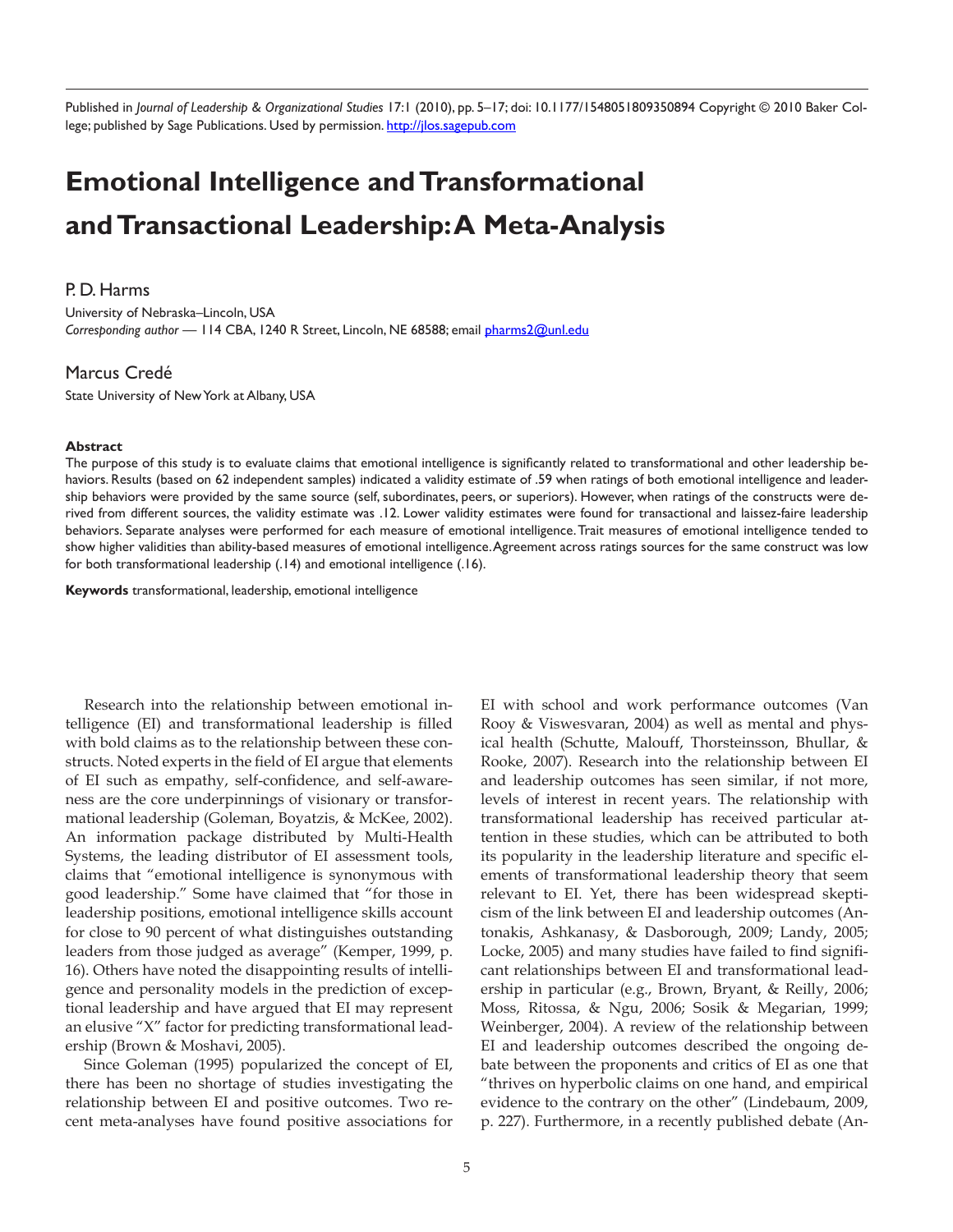tonakis et al., 2009) between major figures in each camp, Ashkanasy and Dasborough argued that a meta-analysis was needed to establish whether or not the claims of the EI proponents had merit. To address the issues raised in prior research and the current debate, this study will use a meta-analytic approach to establish whether or not EI is related to transformational and transactional leadership behaviors and under what circumstances.

#### *Transformational Leadership*

The concept of transformational leadership, a component of Bass and Avolio's "full range leadership theory" (Antonakis & House, 2002; Avolio, 1999; Bass, 1998), is one of the most widely researched paradigms in the leadership field and has shown substantial validity for predicting a number of outcomes including leader performance and effectiveness ratings in addition to follower satisfaction and motivation (Judge & Piccolo, 2004; Sashkin, 2004). Transformational leaders act as mentors to their followers by encouraging learning, achievement, and individual development. They provide meaning, act as role models, provide challenges, evoke emotions, and foster a climate of trust. The five dimensions of transformational leadership are idealized influence (attributed), idealized influence (behavioral), individual consideration, inspirational motivation, and intellectual stimulation (Bass & Avolio, 1997). *Idealized influence (attributed)* refers to the socialized charisma of the leader and whether or not he or she is perceived as being confident and committed to high-order ideals. *Idealized influence (behavioral)*  refers to charismatic actions by the leader that are based on values, beliefs, or ideals. *Individualized consideration* is the extent to which a leader attends to the needs and concerns of his or her followers by providing socio-emotional support. This involves mentoring followers, maintaining frequent contact, encouraging followers to self-actualize, and empowering them. *Inspirational motivation* is the degree to which leaders inspire and appeal to followers by setting challenging goals and communicating optimism with regard to goal attainment. *Intellectual stimulation* refers to the extent to which leaders engage in behaviors that cause followers to challenge their assumptions, think creatively, take risks, and participate intellectually.

Beyond the subdimensions of transformational leadership, Bass and Avolio's (1997) full range model of leadership also contains three transactional leadership factors: contingent reward, management-by-exception (active), and management-by-exception (passive). *Contingent reward* refers to the degree that leaders operate according to economic and emotional exchange principles with followers. The leader sets out clear goals and expectations and rewards followers for working toward them. *Managementby-exception (active)* is the extent to which a leader actively monitors followers for mistakes and tries to correct them.

*Management-by-exception (passive)* refers to leaders who wait for mistakes to occur before acting to correct them.

A final style of leadership is laissez-faire leadership, which refers to the absence of leadership. *Laissez-faire*  leaders avoid making decisions or taking positions, hesitate to take action, abdicate their authority, and are typically absent when they are needed. Although conceptually similar to management-by-exception (passive), this form of leadership results in a lack of action even when correction is needed.

It has been noted that leaders can display each of these leadership styles at various times and to various degrees but that effective leaders are described as displaying transformational leadership behaviors and transactional leadership behaviors more frequently than passive and ineffective non-leadership style behaviors (Avolio, 1999).

Although there has been a great deal of research demonstrating the effectiveness of transformational leadership behavior in organizations (Judge & Piccolo, 2004), there has been a relative lack of research investigating the antecedents of these behaviors (Rubin, Munz, & Bommer, 2005). Prior research has linked transformational leadership with a number of biographical background factors such as parents taking an active interest in the development of their child, high parental moral standards, and whether or not individuals enjoyed school and their prior work experience (Avolio, 1994). In terms of psychological factors, transformational leadership has been linked with the higher levels of the traits Extraversion, Agreeableness, Emotional Stability, and Openness (Bono & Judge, 2004) in addition to other individual differences such as Need for Power (Antonakis & House, 2002; Sashkin, 2004), moral reasoning (Turner, Barling, Epitropaki, Butcher, & Milner, 2002), and secure attachment style (Popper, Mayseless, & Castelnovo, 2000). Higher levels of intelligence have also been found to be related to transformational leadership (Atwater & Yammarino, 1993). However, overall, the capacity of individual differences to predict transformational leadership has been disappointing. A meta-analysis of the relationship between transformational leadership and Big Five traits found that the corrected correlation between these constructs ranged from a low of .09 for Openness to a high of .23 for Extraversion (Bono & Judge, 2004). As a consequence, it has been suggested that other, unexplored factors such as EI may play a prominent role in predicting transformational leadership behaviors (Bass, 2002; Brown & Moshavi, 2005; Nye, 2008).

# *Emotional Intelligence*

Although definitions of EI vary widely, it can be thought of as "the set of abilities (verbal and non-verbal) that enable a person to generate, recognize, express, understand, and evaluate their own and others' emotions in order to guide thinking and action that successfully cope with environmental demands and pressures" (Van Rooy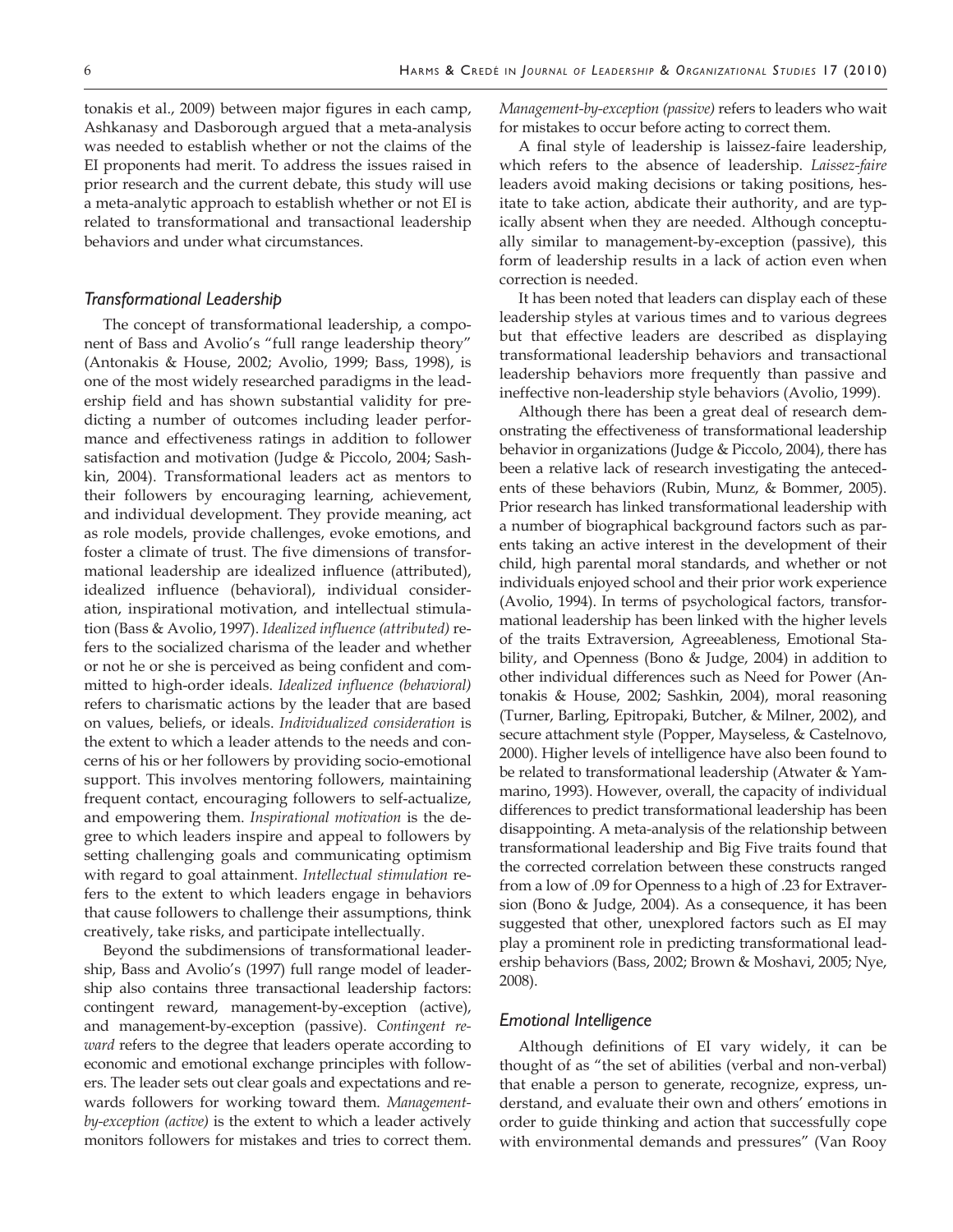& Viswesvaran, 2004, p. 72). Research has conceived of EI as either a trait (Bar- On, 1997; Goleman, 1995; Petrides & Furnham, 2000; 2001) or an ability (Salovey & Mayer, 1990). As a trait, EI is considered to be an innate characteristic that enables and promotes well-being. Trait EI has been described as a constellation of emotional self-perceptions at the lower levels of personality hierarchies (Petrides, Pita, & Kokkinaki, 2007). As an ability, EI is considered to be important for not only comprehending and regulating emotions, but also understanding and integrating them into cognitions.

Because of differences in definitions, researchers have employed a variety of assessment devices to measure EI. Typically, research into trait EI has used self-report measures such as the Bar-On (1997) Emotional Quotient Inventory or the Swinburne University Emotional Intelligence Test (Palmer & Stough, 2001). Whereas traitbased measures generally depend on participants self-reporting their levels of EI, ability-based measures such as the Mayer-Salovey- Caruso Emotional Intelligence Test (Mayer, Salovey, & Caruso, 2002) require participants to engage in tasks that assess EI based on performance. On these measures, participants may be asked to identify the emotions conveyed by pictures, report on how they would manage or change emotions in response to hypothetical scenarios, relate emotions to sensory stimuli, or report on circumstances that would be expected to change emotional states (Mayer, Salovey, & Caruso, 2004). Responses are then scored according to consensus or expert ratings of the different options.

While there have been considerable efforts made to create psychometrically valid measures of EI, there remains no single universally accepted measure of EI, and a number of criticisms have been made concerning the psychometric properties of the current scales available with regard to their convergent, discriminant, and predictive validity. For instance, Brackett and Mayer (2003) compared a number of different EI inventories and found little convergence across EI measures. Because of this, some researchers have questioned whether or not different measures of EI assess the same construct at all (Matthews, Zeidner, & Roberts, 2002). Beyond concerns about crossmeasure comparability, Antonakis (2004) has noted that in numerous studies, EI measures fail to add incrementally to the prediction of work outcomes above and beyond established measures of personality and cognitive intelligence. Moreover, concerns have been raised about the susceptibility of trait-based EI measures to faking under high-stakes conditions (Day & Carroll, 2008).

# *The Relationship Between Emotional Intelligence and Transformational and Transactional Leadership*

Despite concerns about the various EI measurements themselves, interest in EI remains high, in particular in

the leadership domain. A recent meta-analysis has demonstrated that, across criteria, EI has an operational validity of .24 with employment-related criteria (Van Rooy & Viswesvaran, 2004). Anthropologists have noted that appropriate emotional displays and recognition of the emotional displays of others are essential for successful functioning and leadership in primate societies (Boehm, 1999). Moreover, there are a number of theoretical arguments to be made for the relationship between EI and effective leadership, specifically transformational leadership (Daus & Ashkanasy, 2005). EI competencies such as self-confidence, self-awareness, transparency, and empathy have been argued to be essential for communicating visionary messages (Goleman et al., 2002). Sosik and Megarian (1999) suggested several aspects of EI that would facilitate transformational leadership. First, empathy may be necessary for transformational leaders who display individual consideration to followers. Second, emotion management may promote positive affect and confidence in followers expressing and generating new ideas. Third, self-aware leaders may possess a greater than average sense of purpose and meaning. Fourth, those skilled at emotional management are also those more likely to put the needs of others ahead of their own personal needs. George (2000) argued that emotional appeals may be used by transformational leaders for inspirational motivation. Others have pointed out that adherence to professional or moral standards of behavior are common aspects of both EI and transformational leadership (Brown et al., 2006).

# *Hypothesis 1:* Emotional intelligence will be positively related to transformational leadership.

While there are less theoretical underpinnings to guide hypotheses concerning the relationship of transactional and laissez-faire styles of leadership with EI, it has been suggested that to provide the effective and equitable exchanges characteristic of contingent reward behaviors, leaders should have abilities and traits associated with elevated EI (Barling, Slater, & Kelloway, 2000). Because active management-by-exception behaviors reflect reactive and routine leadership behaviors that require no insight or empathy, it is not expected that there would be any relationship with EI (Barling et al., 2000). However, it is expected that EI would show negative relationships with passive management-by-exception and laissez-faire leadership behaviors, because individuals with elevated EI are thought to be higher on initiative and self-efficacy (Goleman et al., 2002).

- *Hypothesis 2:* Emotional intelligence will be positively related to contingent reward behaviors.
- *Hypothesis 3:* Emotional intelligence will be negatively related to management-by-exception (passive) and laissez-faire leadership behaviors.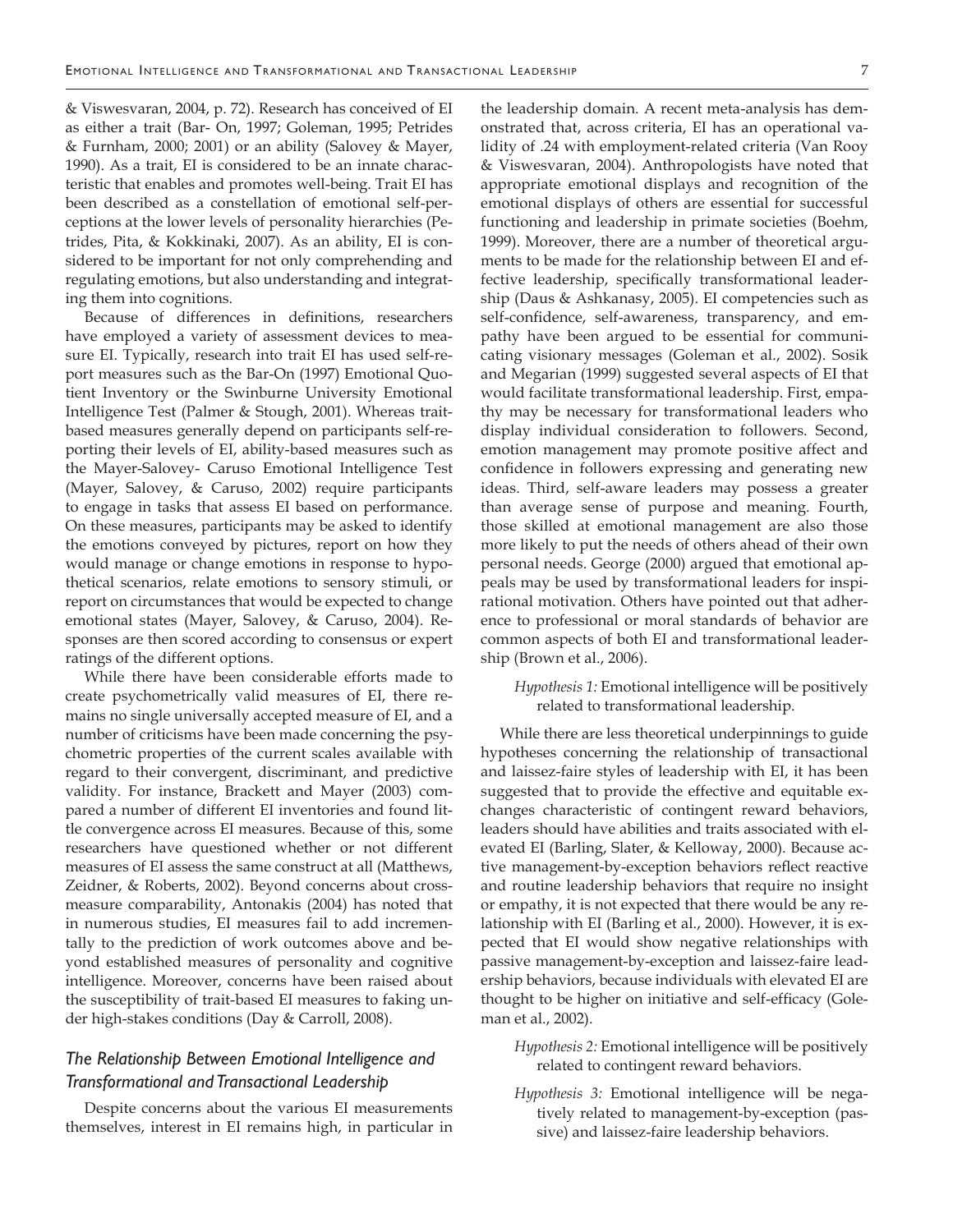# **Method**

# *Literature Search*

Possible sources of data for this study were identified via searches of the PsychINFO (1872-2009), Dissertation Abstracts (1980-2009), Business Sources Premier, and ERIC databases as well as Internet searches for additional unpublished data sources. Keywords used for these searches included *emotional intelligence*, *transformational leadership*, *multifactor leadership questionnaire*, and *charismatic leadership*. The citation lists of all examined journal articles, technical reports, and dissertations were also examined for additional promising sources. This initial search yielded a total of 106 articles, dissertations, and technical reports.

Studies were only included if they reported zero-order correlations or data from which unbiased estimates of zero-order correlations could be computed. Studies that reported statistically significant correlations, but not nonsignificant correlations, were not included in our analysis; the inclusion of such studies would result in upwardly biased meta-analytic estimates of the strength of relationships. We attempted to contact the authors of all studies that did not present data in a manner that allowed inclusion in our analysis and requested full zero-order correlations for all relevant variables such that their data could be included.

We also decided to include only studies that reported data from explicit measures of EI. Some authors (e.g., Hoffman & Frost, 2006) have used measures of personality as proxies for measures of EI, but such studies were not included in our analysis.

# *Coding Procedures*

All studies were coded by the two authors using strict coding procedures and coding sheets to ensure a high level of accuracy and rating agreement. Accuracy checks revealed near unanimous agreement in the coding of all relevant variables. Coded information included correlations, reliability estimates, sample size, the source of both EI and leadership ratings, and the inventories used to assess EI and leadership. Where relevant, we also coded intercorrelations among facet scores of EI and leadership inventories to allow us to calculate unit-weighted composites for those studies that only reported correlations at the facet level.

Our final database was comprised of correlations derived from 62 independent samples, representing data from 7,145 leaders. The Multifactor Leadership Questionnaire (MLQ, Bass & Avolio, 1995) was the most frequently used measure of transformational leadership (k= 39) with only one other inventory, the Leadership Practices Inventory (LPI, Kouzes & Posner, 2003), being used in more than one study  $(k=7)$ . A large variety of inventories were used to assess EI with the most frequently used being the Mayer-Salovey-Caruso Emotional Intelligence Test (MS-CEIT, Mayer et al., 2002) (k = 12), Wong and Law's (2002) Emotional Intelligence Scale (WLEIS,  $k = 7$ ), the Bar-On (1997) Emotional Quotient Inventory (BOEQI,  $k = 8$ ), the Emotional Intelligence Appraisal  $(k = 3)$ , and the Swinburne University Emotional Intelligence Test (SUEIT, Palmer & Stough, 2001) ( $k = 4$ ).

#### *Analytic Procedure*

The Hunter and Schmidt (1990, 2004) psychometric meta-analytic method was used in this study. This method allows estimation of the amount of variance attributable to sampling error and artifacts such as unreliability in both the predictor (EI) and criterion (leadership) variables, while also providing the best estimates of the population correlations in the absence of measurement error (i.e., ρ). Because not all studies reported reliability data, we used reliability estimates from those studies that did report internal consistency estimates to create artifact distributions for both the predictor and criterion variables. That is, rather than correct individual correlations using the relevant sample reliability estimates, we corrected the distribution of correlations using the distributions of reliability estimates for the criterion and predictor variables (i.e., the interactive meta-analytic procedure; Hunter & Schmidt, 1990) to improve the accuracy of the results. For cases in which subscale composites were formed, we calculated Mosier (1943) reliability estimates when subscale intercorrelations were available and used the mean of the subscale reliabilities if the intercorrelations were not available.

By correcting *r*obs and *SD*obs for measurement error and measurement error variability, we were able to examine whether the variability in observed correlations is due to systematic artifactual biases or reflects the existence of substantive moderators. Moreover, correcting *SD*obs for the occasionally substantial differences in sample sizes across studies yields a more accurate estimate of whether or not the differences observed in the literature are merely the result of sampling error. At the same time, we note that readers should be cautious when interpreting *SD*ρ estimates as indicators of moderator effects, especially for meta-analyses with a small number of studies, as is the case for some of our analyses (Oswald & Johnson, 1998).

# **Results**

#### *Emotional Intelligence and Transformational Leadership*

Meta-analytic results for the relationship between EI and transformational leadership are shown in Table 1. A visual inspection of the data showed a clear difference in the size of correlations between those studies that relied on same-source ratings for both EI and transformational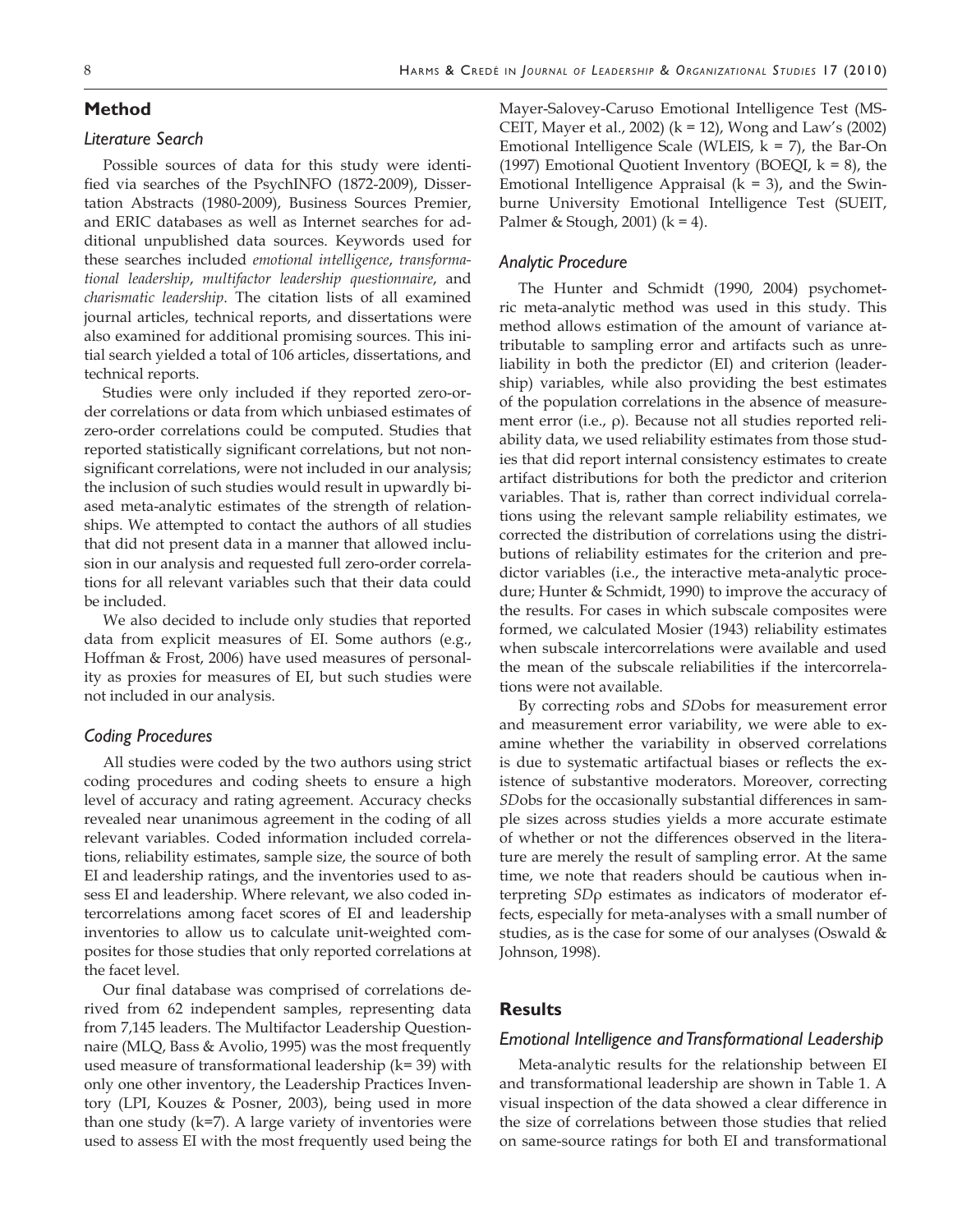|                               | Source of El   |              |       |                |        |      |               |        |
|-------------------------------|----------------|--------------|-------|----------------|--------|------|---------------|--------|
|                               | and TL Ratings | k            | N     | $\overline{r}$ | $\rho$ | SDp  | <b>10% CV</b> | 90% CV |
| All samples                   |                | 62           | 7,145 | 0.36           | 0.41   | 0.26 | 0.08          | 0.74   |
| All samples                   | same           | 47           | 4.994 | 0.48           | 0.56   | 0.23 | 0.26          | 0.85   |
| All samples                   | different      | 22           | 2,661 | 0.11           | 0.12   | 0.04 | 0.07          | 0.17   |
| MLQ only                      | same           | 33           | 3,999 | 0.47           | 0.54   | 0.21 | 0.27          | 0.81   |
| MLQ only                      | different      | 4            | 1,549 | 0.09           | 0.12   | 0.07 | 0.03          | 0.21   |
| Managers and higher only      | same           | 33           | 3,626 | 0.45           | 0.52   | 0.23 | 0.23          | 0.81   |
| Managers and higher only      | different      | 4            | 2,013 | 0.08           | 0.09   | 0.01 | 0.08          | 0.10   |
| Ability-based El Measure      | same           | 10           | 1.066 | 0.20           | 0.24   | 0.00 | 0.24          | 0.24   |
| Ability-based El Measure      | different      | 4            | 441   | 0.04           | 0.05   | 0.00 | 0.05          | 0.05   |
| <b>Trait-based El Measure</b> | same           | 38           | 4,424 | 0.58           | 0.66   | 0.19 | 0.42          | 0.91   |
| <b>Trait-based El Measure</b> | different      | 20           | 2,491 | 0.11           | 0.13   | 0.05 | 0.07          | 0.19   |
| Unpublished only              | same           | 34           | 3,619 | 0.48           | 0.56   | 0.25 | 0.23          | 0.88   |
| Unpublished only              | different      | 10           | 1,476 | 0.08           | 0.09   | 0.01 | 0.08          | 0.10   |
| Published only                | same           | $\mathbf{H}$ | 1,220 | 0.48           | 0.55   | 0.13 | 0.39          | 0.72   |
| Published only                | different      | 12           | 1,182 | 0.14           | 0.16   | 0.08 | 0.06          | 0.26   |

EI = overall emotional intelligence; TL = overall transformational leadership;  $k =$  number of correlations;  $N =$  combined sample size; Mean  $\bar{r}$ = mean uncorrected correlation; ρ = estimated true score correlation; *SD*ρ = standard deviation of estimated true score correlation; CV = credibility interval; MLQ = Multifactor Leadership Questionnaire.

leadership and those that used multi-source ratings (i.e., EI ratings and transformational leadership ratings came from different sources). The most typical of these studies were designs that relied on self-ratings for both EI and transformational leadership (same-source) and designs that relied on self-ratings of EI and subordinate- or peerratings of transformational leadership (multi-source). We therefore conducted separate meta-analyses for samesource and multi-source data.

The relationship between EI and transformational leadership was moderately strong for correlation; CV = credibility interval; MLQ= Multifactor Leadership Questionnaire. The relatively large *SD*ρ value for same-source ratings suggested the possible presence of substantive moderator effects, and we therefore also conducted separate meta-analyses to compare the effects of different measures on the estimated relationship.

# *Effect of Leader Rank*

A number of studies in our analysis used coaches, principles, ministers, nurses, supervisors, and student leaders for their samples. To test whether or not the relationship between EI and transformational leadership was moderated by type of leader, we ran separate analyses for those samples that specifically used managers and higher-ranking positions in the business sector and those that used other types of leaders. The results of these meta-analyses are presented in Table 1. For leaders with management positions or higher, there was a strong relationship when same source ratings were used (*k* = 33, *N* = 3,626, ρ = .52), but a weak relationship when multi-source ratings were used  $(k = 14, N = 2,013, \rho = .08)$ . These results were only slightly smaller than those of the full sample.

# *Effect of Type of Emotional Intelligence Assessed*

To evaluate the potential moderating effect of different types of EI, we conducted separate analyses of the relationship between leadership style for trait-based and ability-based measures of EI. The results of these meta-analyses are presented in Table 1. Both types of EI measures showed markedly lower validity estimates when multisource ratings were used. For trait-based measures of EI, effects for same source ratings showed a strong relationship ( $k = 38$ ,  $N = 4,424$ ,  $ρ = .66$ ) between EI and transformational leadership, but a weak relationship for multisource ratings ( $k = 20$ ,  $N = 2,491$ ,  $\rho = .11$ ). Ability-based measures of EI showed lower validity estimates than trait-based measures when same-source ratings were used  $(k = 10, N = 1,066, \rho = .24)$  and had no relationship with transformational leadership when multi-source ratings were used  $(k = 4, N = 441, \rho = .05)$ .

# *Effect of Publication Type*

It is often assumed that meta-analyses overestimate validity relationships because they tend to be derived from published sources with significant effects. Similar studies that failed to find those effects tend to remain un-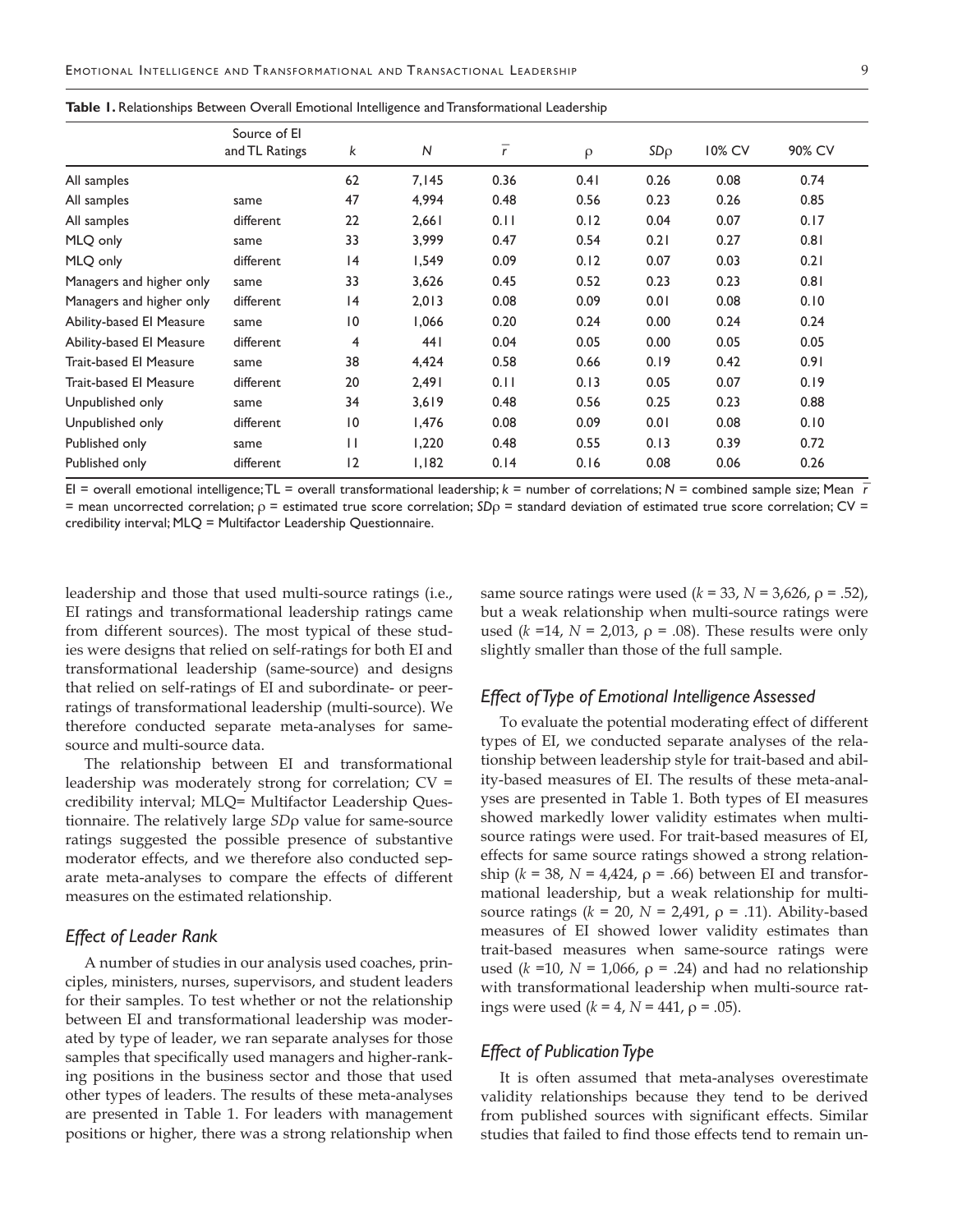| Measure       | <b>Rating Source</b> | k  | N    |      | $\Omega$ | SD <sub>p</sub> | 10% CV | 90% CV |  |
|---------------|----------------------|----|------|------|----------|-----------------|--------|--------|--|
| <b>MSCEIT</b> | Same                 | 10 | ,066 | 0.20 | 0.24     | 0.00            | 0.24   | 0.24   |  |
| <b>MSCEIT</b> | <b>Different</b>     | 4  | 441  | 0.04 | 0.05     | 0.00            | 0.05   | 0.05   |  |
| <b>WLEIS</b>  | Same                 | 6  | 564  | 0.49 | 0.54     | 0.13            | 0.37   | 0.70   |  |
| <b>WLEIS</b>  | <b>Different</b>     | 5  | 099  | 0.08 | 0.09     | 0.00            | 0.11   | 0.11   |  |
| <b>BOEQI</b>  | Same                 | 6  | 640  | 0.56 | 0.67     | 0.08            | 0.58   | 0.77   |  |
| <b>BOEQI</b>  | <b>Different</b>     | 4  | 267  | 0.18 | 0.20     | 0.12            | 0.05   | 0.35   |  |
| <b>SUEIT</b>  | Same                 | 4  | 512  | 0.50 | 0.50     | 0.10            | 0.37   | 0.64   |  |
| <b>EIA</b>    | Same                 | 3  | 135  | 0.45 | 0.47     | 0.28            | 0.11   | 0.83   |  |
|               |                      |    |      |      |          |                 |        |        |  |

**Table 2.** Relationships Between Transformational Leadership and Emotional Intelligence Moderated by Rating Source and Emotional Intelligence Measure

No reliability information available from included studies for this analysis. *k* = number of correlations; *N* = combined sample size; *r¯* = mean uncorrected correlation;  $ρ =$  estimated true score correlation;  $SDρ =$  standard deviation of estimated true score correlation;  $CV =$  credibility interval; MSCEIT = Mayer-Salovey-Caruso Emotional Intelligence Test; WLEIS = Wong and Law Emotional Intelligence Scale; BOEQI = Bar-On Emotional Quotient Inventory; SUEIT = Swinburne University Emotional Intelligence Test; EIA = Emotional Intelligence Appraisal.

published and, therefore, meta-analyses "oversample" larger effects. This is known as the "file drawer" problem. In this study, the majority of studies used in the overall meta-analysis were from unpublished sources such as dissertations. As a consequence, it is unlikely that these results represent an overestimate of the true relationship between EI and transformational and transactional leadership. Nevertheless, we tested the effect of publication source to establish whether there was any bias in the effect sizes reported in published studies. The results of this analysis can be found in Table 1. When comparing studies that used same-source ratings, the results were strikingly similar for publication types. Both unpublished (*k* = 35, *N*  = 4,115, ρ = .59) and published studies (*k* = 11, *N* = 1,220,  $\rho = .55$ ) showed high effect sizes. However, when multisource ratings were used, both unpublished  $(k = 10, N =$ 1,476, ρ = .09) and published studies (*k* = 12, *N* = 1,182, ρ = .16) showed substantially lower validity estimates with transformational leadership.

#### *Effect of Emotional Intelligence Inventory*

To assess the potential moderating effect of specific inventories of EI on the relationship between EI and leadership style, we conducted separate analyses of the relationship for each of the most frequently used inventories of EI. The results of these meta-analyses are presented in Table 2. The number of studies and total sample sizes for each of these analyses were relatively small and results should be interpreted with some caution; nevertheless, it appears that the EI–transformational leadership relationship was significantly weaker for the MSCEIT than for other inventories. It should be noted that although *SD*ρ estimates are zero for some relationships in Table 2, these should not be interpreted to necessarily mean the complete absence of variability across situations. Rather, they are an artifact of the Hunter and Schmidt (1990) meta-analytic method for analyses involving a small number of studies.

# *Effect of the Multifactor Leadership Questionnaire*

Given the preponderance of the MLQ as the measure of transformational leadership in this area we also conducted meta-analyses of the studies that assessed the relationship between EI and the MLQ. Results for these metaanalyses are also presented in Table 1 with the size of relationships being largely unchanged. For same-source ratings the relationship was of moderate strength (*k* = 33,  $N = 3,999$ ,  $\rho = .54$ ), while it remained weak for multisource ratings (*k* = 14, *N* = 1,549, ρ = .09).

In addition to this, we also conducted meta-analyses of the subscales of transformational leadership and the other components of the full range model of leadership assessed by the MLQ. The results for these meta-analyses are presented in Table 3.

For the facets of transformational leadership, the pattern of results was largely the same as for overall transformational leadership. That is, for same-source data, the observed relationships were of moderate strength while being of low strength for multi-source data. EI exhibited weak relationships with both management-by-exception (passive) and management-by-exception (active), although the negative relationship with management-byexception (passive) was so strong that the 90% credibility intervals for both same-source and multi-source data did not contain zero. EI exhibited a moderately strong negative relationship with Laissez-Faire leadership for same-source ratings (*k* = 14, *N* = 1,304, ρ = –.36) and a weak relationship for multi-source ratings  $(k = 8, N = 1)$ 617,  $ρ = -.17$ ).

#### *Interrater Agreement*

Given the substantial and consistent differences in the strength of observed relationships for same-source and multi-source ratings, we decided to examine the level of agreement between self-ratings and other-ratings in more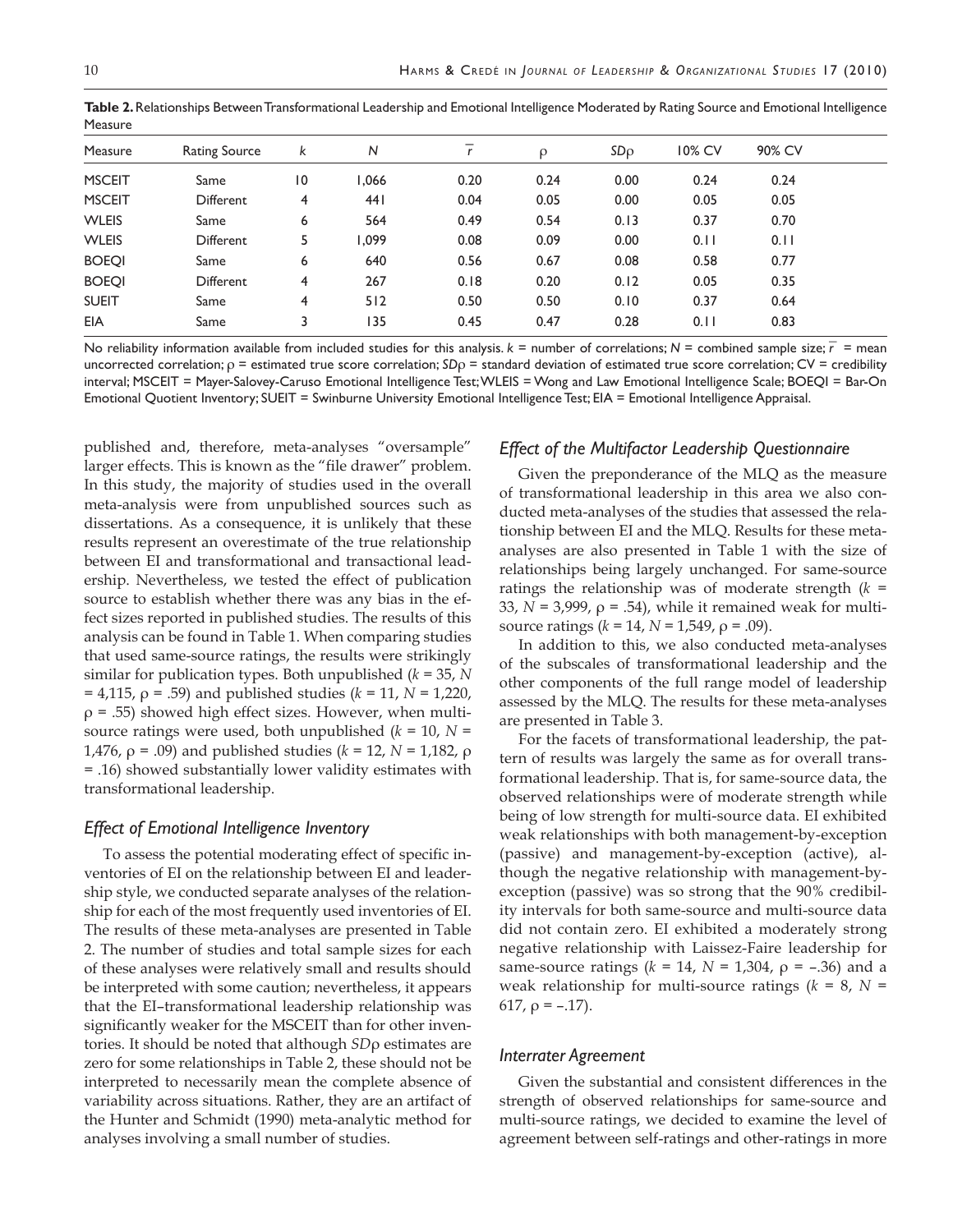| Table 3. Relationships Between Multifactor Leadership Questionnaire (MLQ) Components and Overall Emotional Intelligence Moderated by |  |  |  |  |  |
|--------------------------------------------------------------------------------------------------------------------------------------|--|--|--|--|--|
| <b>Rating Source</b>                                                                                                                 |  |  |  |  |  |

| <b>MLO Subscale</b>               | Rating Source | k               | N    | $\overline{r}$ | $\rho$ | SDp | 10% CV | 90% CV |  |
|-----------------------------------|---------------|-----------------|------|----------------|--------|-----|--------|--------|--|
| Idealized influence (attributed)  | same          | 15              | 1576 | .30            | .38    | .18 | .15    | .61    |  |
| Idealized influence (attributed)  | different     | $\overline{2}$  | 284  | $-.00$         | $-.00$ | .00 | $-.00$ | $-.00$ |  |
| Idealized influence (behavioral)  | same          | 15              | 1576 | .36            | .46    | .15 | .27    | .65    |  |
| Idealized influence (behavioral)  | different     | $\overline{2}$  | 284  | .00            | .00    | .00 | .00    | .00    |  |
| Idealized influence (overall)     | same          | 17              | 1815 | .33            | .42    | .15 | .22    | .61    |  |
| Idealized influence (overall)     | different     | 7               | 730  | .08            | .10    | .00 | .10    | .10    |  |
| Individual consideration          | same          | 17              | 1815 | .35            | .45    | .14 | .28    | .63    |  |
| Individual consideration          | different     | $\overline{7}$  | 730  | .08            | .10    | .10 | $-.02$ | .22    |  |
| Inspirational motivation          | same          | 17              | 1814 | .36            | .43    | .16 | .23    | .63    |  |
| Inspirational motivation          | different     | $\overline{7}$  | 730  | .12            | .14    | .15 | $-.05$ | .33    |  |
| Intellectual stimulation          | same          | 17              | 1815 | .32            | .40    | .15 | .21    | .59    |  |
| Intellectual stimulation          | different     | 7               | 730  | .08            | .10    | .00 | .10    | .10    |  |
| Contingent reward                 | same          | 12              | 1272 | .29            | .35    | .18 | .12    | .59    |  |
| Contingent reward                 | different     | 6               | 622  | .10            | .13    | .18 | $-.10$ | .36    |  |
| Management by exception (active)  | same          | $\overline{10}$ | 871  | $-.08$         | $-.10$ | .07 | $-.19$ | .01    |  |
| Management by exception (active)  | different     | 3               | 333  | .02            | .02    | .00 | .02    | .02    |  |
| Management by exception (passive) | same          | $\overline{10}$ | 871  | $-.17$         | $-.22$ | .06 | $-.30$ | $-.14$ |  |
| Management by exception (passive) | different     | 3               | 333  | $-.09$         | $-.12$ | .00 | $-.12$ | $-.12$ |  |
| Laissez faire                     | same          | 13              | 1204 | $-.30$         | $-.37$ | .18 | $-.60$ | $-.14$ |  |
| Laissez faire                     | different     | 8               | 617  | $-.12$         | $-.17$ | .00 | $-.17$ | $-.17$ |  |
| Extra effort                      | same          | 8               | 869  | .31            | .36    | .20 | .H     | .61    |  |
| Extra effort                      | different     | 3               | 304  | 14.            | .18    | .15 | $-.01$ | .37    |  |
| <b>Effectiveness</b>              | same          | 8               | 869  | .32            | .37    | .17 | .15    | .60    |  |
| <b>Effectiveness</b>              | different     | 3               | 304  | .10            | .14    | .06 | .06    | .21    |  |
| Satisfaction                      | same          | 8               | 869  | .31            | .35    | .20 | .09    | .61    |  |
| Satisfaction                      | different     | 3               | 304  | .09            | .12    | .10 | $-.01$ | .25    |  |

 $k =$  number of correlations;  $N =$  combined sample size; ;  $\overline{r}$  = mean uncorrected correlation;  $\rho =$  estimated true score correlation;  $SD\rho =$ standard deviation of estimated true score correlation; CV = credibility interval.

| <b>Rating Construct</b>     |     |   | SDC | 10% CV | 90% CV |  |
|-----------------------------|-----|---|-----|--------|--------|--|
| Emotional intelligence      |     |   | .00 |        | .      |  |
| Transformational leadership | 202 | . |     | .07    | ا ڪ    |  |

*k* = number of correlations; *N* = combined sample size;  $\bar{r}$  = mean uncorrected correlation;  $ρ$  = estimated true score correlation; *SD* $ρ$  = standard deviation of estimated true score correlation; CV = credibility interval.

detail for both EI and transformational leadership. Eight data sources provided relevant data: Barbuto and Burbach (2006); Buford (2001); Burbach (2004); Danehy (2005); Elbers (2007); Fox, Staebler Tardino, and Maloney (2008); Sosik and Megarian (1999); and Wu, Liu, Song, and Liu (2006).

For these data, we calculated meta-analytic estimates of interrater agreement self-ratings and other-ratings of both EI and transformational leadership. The results for this analysis (see Table 4) show very low levels of agreement between self- and other-ratings of both EI ( $\rho$  = .16) and transformational leadership ( $ρ = .14$ ).

# **Discussion**

Given the widespread interest surrounding EI as a predictor of organizational outcomes, and leadership in particular (Spector, 2005), we examined the relationship between EI and transformational leadership, along with other components of the full range model of leadership (Bass & Avolio, 1997). Recently, it was argued that "leadership theory and research have not adequately considered how leaders' moods and emotions influence their effectiveness as leaders" (George, 2000, p. 1028). The resulting studies conducted using EI measures to address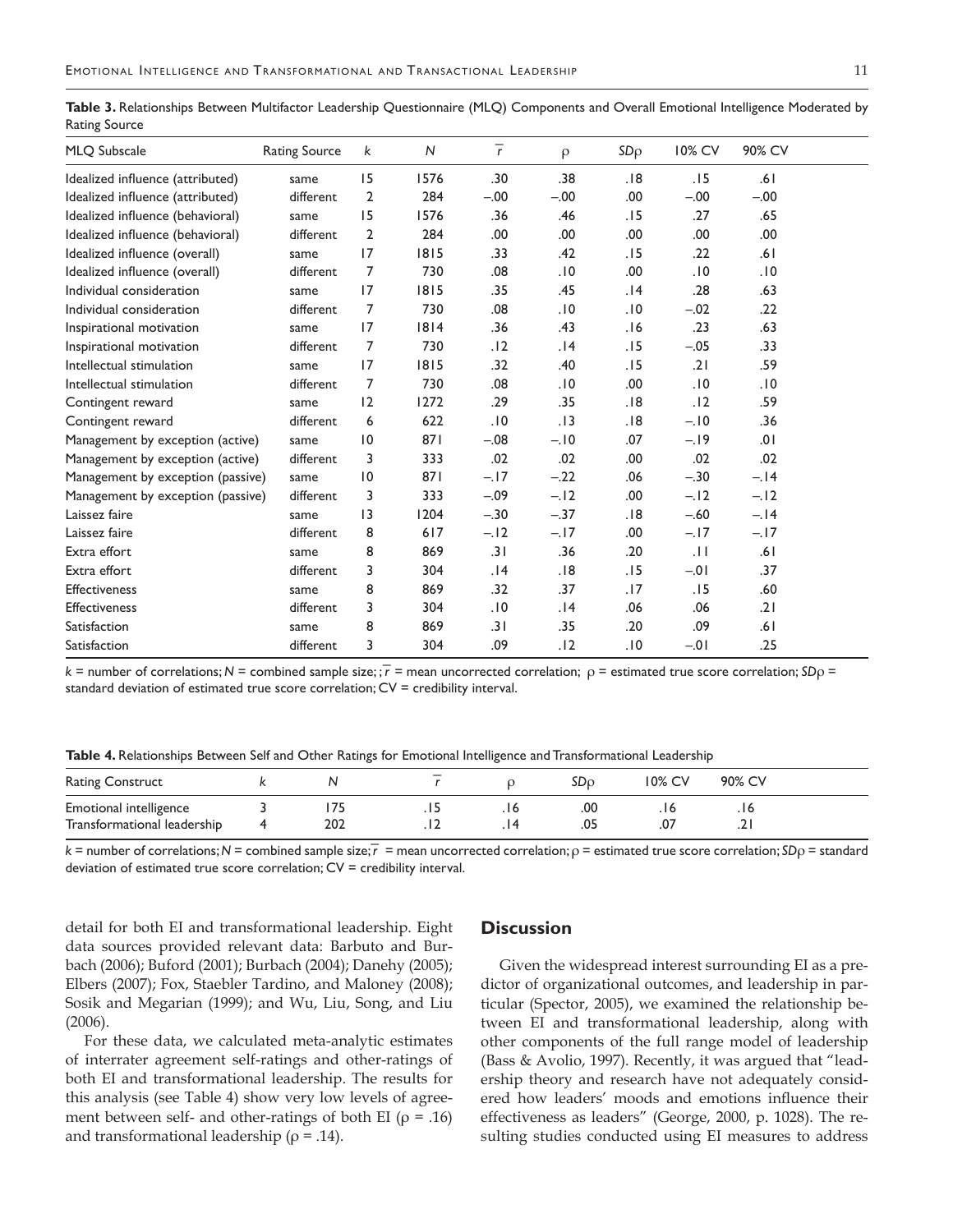this deficit have produced somewhat mixed results. Some have taken the positive findings as proof that EI was significantly related to transformational leadership (Daus & Ashkanasy, 2005), whereas others remain entirely skeptical of the validity of the construct of EI itself, much less its role in leadership outcomes (Locke, 2005). In such a situation, where the results of empirical research are not entirely clear, meta-analyses can offer insight into the possible reasons for such confusion in addition to providing a more precise estimate of the relationships in question.

Overall, our results linking EI with transformational leadership variables were not as strong or as compelling as advocates of EI testing predicted. Although we found a moderate relationship between EI and transformational leadership behaviors, this was only present for studies where results may have been inflated by the methodological confounds of common method bias and socially desirable responding. In studies where the raters of EI and transformational leadership were not the same, the relationship was small but significant, with effect sizes comparable to those found between personality traits and transformational leadership (Bono & Judge, 2004).

Across the various facets of transformational leadership, the results were broadly the same with studies using same-source raters showing moderate effects and studies using multiple raters showing small or nonsignificant effects. For other components of the full range model of leadership (Bass & Avolio, 1997), the results of our meta-analysis broadly supported our hypotheses. Contingent reward had a positive relationship with EI at comparable levels to that of transformational leadership. Management-by-exception (active) showed no significant relationship with EI, and the passive forms of leadership, management-by-exception, and laissez-faire leadership were negatively related to EI.

Where data were available, we tested to see whether the type of EI being assessed or the use of a particular EI measure had an effect on the validity estimates. Overall, trait measures of EI were more strongly related to transformational leadership for both same-source and multisource ratings than were ability-based measures of EI. The Bar-On (1997) Emotional Quotient Inventory had the highest validity estimate for both methods. Both trait- and ability-based measures showed similar reductions in validity when multiple sources for raters were used.

We also tested whether or not organizational rank of the leader being assessed affected the validity of EI ratings. Results showed that there was little difference in validity estimates when only those who were ranked manager or above were considered. One other potential moderator, source of publication, also failed to show any significant effects on the results.

It was noted that the self–other agreement for both EI and transformational leadership was quite low. This was not entirely unexpected as prior studies of self–other

agreement on transformational leadership have found similar or even lower levels of consensus (Atwater & Yammarino, 1992). In a similar way, prior research has demonstrated that observable traits, such as extraversion, show higher levels of consensus across raters than do less observable traits such as emotional stability (Funder, 1995; John & Robins, 1993). Moreover, Watson and colleagues (Watson, Hubbard, & Wiese, 2000) have shown that self–other agreement for positive and negative emotions is typically lower than that of Big Five traits. Low agreement across sources is not indicative of lack of validity. Sources can differ in their estimates or attributions of behavior and still show validity if they are using different cues (Funder, 1995). It has been argued that one of the reasons that there is seldom much agreement on ratings of leadership effectiveness is that different kinds of raters use different criteria (Hogan, Curphy, & Hogan, 1994). For instance, subordinates tend to base their assessments of leader effectiveness on the character and trustworthiness of the leader, whereas their upper level supervisors base their ratings of effectiveness on technical competence and productivity. Nonetheless, the lack of consensus across raters of each of the constructs of interest could partially explain the lower validity estimates seen in studies where multiple raters were used.

Although these results fail to support some of the more extreme claims of EI proponents concerning the potential role of EI in effective leadership, they did not rule out the possibly that EI may play an important role. Although there have been a number of studies conducted assessing the role of EI in transformational leadership, very few have actually been conducted using each of the different measures of EI. Moreover, for each measure of EI, almost no studies have been conducted using a multimethod framework, so comparisons of effect size estimates across methods are not entirely reliable. As newer EI assessment tools are developed and older tests are refined with criteria prediction in mind, it could be expected that validities will improve. Indeed, it has been pointed out that it is unfair to judge the current state of research in EI using results from early measures (Ashkanasy & Daus, 2005). Nevertheless, these results do reflect the current state of research aimed at linking EI to both transformational and transactional leadership.

It must also be noted that this meta-analysis has limitations that may have affected the results. One potential problem is that, to date, there exists no well-designed study that validates the proposed EI–leadership relationship (Antonakis et al., 2009). For example, the majority of the studies that were used in this meta-analysis relied on self-reports as both predictors and criteria. As shown in the results of this study, this has resulted in greatly inflated validity estimates of the EI–leadership relationship compared with studies that used a more rigorous multimethod approach and the passive forms of leadership, management-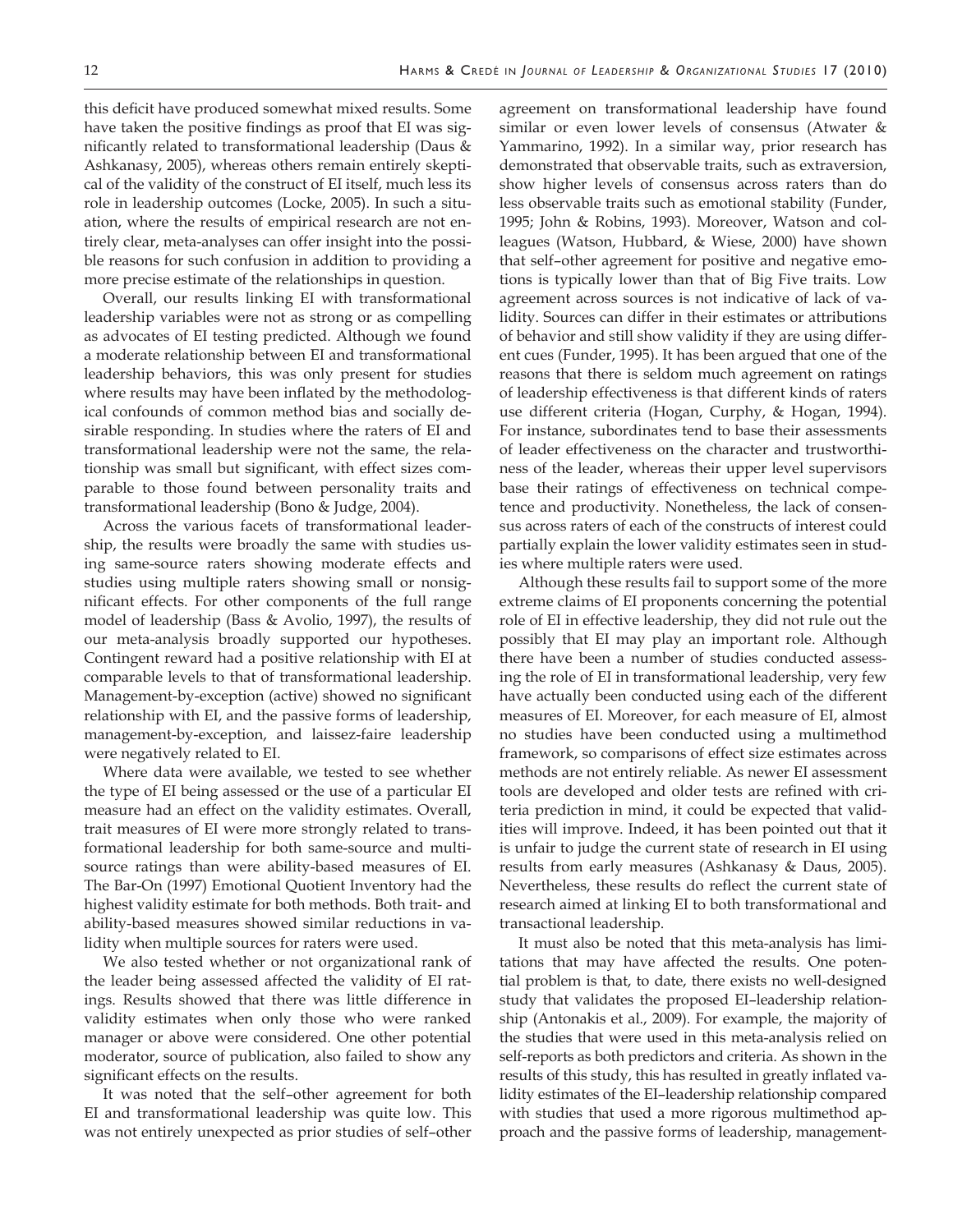by-exception (passive) and laissez-faire leadership were negatively related to EI. In addition to this, the majority of studies used in this investigation were from unpublished sources such as dissertations and may have lacked the methodological rigor seen in peer-reviewed publications. Although this is a potential concern, we did not find substantially different validity estimates across the two types of sources. A related concern is that there may be a number of unpublished studies that we were unable to include in this study and that these studies may have shown divergent effects from those reported here. Although this is also a concern, we note again that the majority of studies in this meta-analysis were from unpublished sources and that no substantial difference was found between published and unpublished sources.

Despite these generally weak results, this study does suggest a number of theoretical implications for further research on the topic of the potential effect of EI on transformational leadership or any number of other leadership outcomes. First, it is essential that researchers select their criteria appropriately (Landy, 2005) and assess phenomena using the most relevant source (Roberts, Harms, Smith, Wood, & Webb, 2006). EI, which occurs mostly within the individual, should be assessed using self-reports or performance data. Transformational leadership measures, on the other hand, are behavioral in nature and best studied from the point of view of those who are meant to be affected by them. As a consequence, further research needs to focus more on using multiple ratings sources to establish an accurate picture of the nature of this relationship. Second, only in rare cases was EI tested for incremental validity above and beyond measures of intelligence and personality. Given that previous research has demonstrated that measures of EI often fail to add validity beyond such measures (Antonakis, 2004; Antonakis et al., 2009), further research aiming to test the relationship between EI and leadership would benefit from such controls. Third, only a few of the studies included in this meta-analysis were conducted outside the United States and almost none outside the English-speaking world. Further research needs to make efforts to test the validity of EI and related constructs in different cultural contexts to establish the universality and possible cultural moderators of the phenomena under investigation (Sadri, Weber, & Gentry, 2008). Finally, further research should look for possible moderators of the relationship between EI and transformational leadership such as the intensity of emotional displays or the role of gender and age of leaders and followers.

In terms of practical implications, this study suggests that the claims made by EI proponents are largely overstated, in particular those who market EI assessment tools as management screening or training devices. It has even been suggested that "given the sparse empirical evidence, it is unethical and unconscionable to use these measures

in applied settings" (Antonakis et al., 2009, p. 248). In fact, even noted proponents of EI have stated that "management practitioners need to take care that they do not overemphasize the predictive value of emotional intelligence in workplace settings" (Jordan, Ashton-James, & Ashkanasy, 2006, p. 205). Given these concerns and the limited evidence of the effectiveness of EI instruments as predictors of effective leadership styles, we would suggest that EI assessment devices be limited to usage for encouraging self-awareness and self-reflection in managers until better EI measures can be developed and validated.

In summary, the results of this study provide the first meta-analytic estimate of the relationship between EI and transformational and transactional leadership behaviors. Results indicate generally moderate validities when common method variance is present and low validities when common method variance is absent. EI was positively related to the various dimensions of transformational leadership and contingent reward behaviors but was either unrelated or negatively related to management-by-exception or laissez-faire leadership behaviors. Furthermore, we found that trait-based assessments of EI demonstrated higher levels of validity than did ability-based measures and that there was little agreement across raters for ratings of either EI or transformational leadership. Given the preponderance of evidence, it is evident that claims of EI being the core of transformational leadership were overstated, but this study does demonstrate that EI may contribute to successful leadership at some level.

# **References**

- References with an asterisk [\*] indicate studies included in the meta-analyses.
- Antonakis, J. (2004). On why "emotional intelligence" will not predict leadership effectiveness beyond IQ or the "Big Five": An extension and rejoinder. *Organizational Analysis*, *12*, 171-182.
- \* Antonakis, J. (2009). Which traits matter for the full-range leadership model? Paper presented at the European Congress of Work and Organizational Psychology, Santiago.
- Antonakis, J., Ashkanasy, N., & Dasborough, M. (2009). Does leadership need emotional intelligence? *The Leadership Quarterly*, *20*, 247-261.
- Antonakis, J., & House, R. (2002). The full-range leadership theory: The way forward. *Transformational and Charismatic Leadership*, *2*, 3-33.
- Ashkanasy, N., & Daus, C. (2005). Rumors of the death of emotional intelligence in organizational behavior are greatly exaggerated. *Journal of Organizational Behavior*, *26*, 441-452.
- Atwater, L., & Yammarino, F. (1992). Does self-other agreement on leadership perceptions moderate the validity of leadership and performance predictions? *Personnel Psychology*, *45*, 141-164.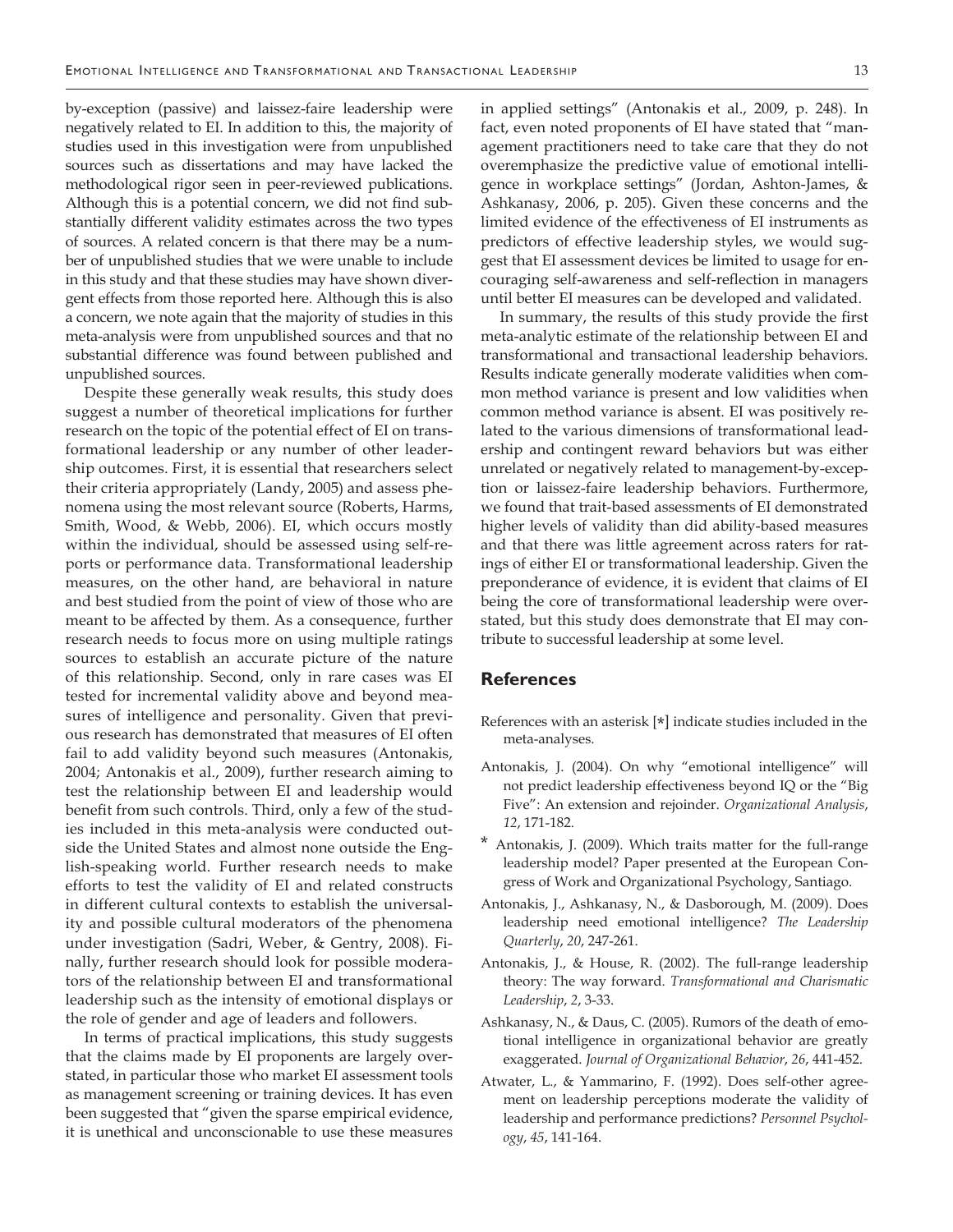- Atwater, L., & Yammarino, F. (1993). Personal attributes as predictors of superiors' and subordinates' perceptions of military academy leadership. *Human Relations*, *46*, 645-668.
- Avolio, B. (1994). The "natural": Some antecedents to transformational leadership. *International Journal of Public Administration*, *17*, 1559-1581.
- Avolio, B. (1999). *Full leadership development: Building the vital forces in organizations*. Thousand Oaks, CA: Sage.
- \* Bailie, K., & Ekermans, G. (2006). An exploration of the utility of a self-report emotional intelligence measure. *E-Journal of Applied Psychology: Emotional Intelligence*, *2*, 3-11.
- Bar-On, R. (1997). *The Bar-On Emotional Quotient Inventory (EQi): A Test of Emotional Intelligence*. Toronto, Canada: Multi-Health Systems.
- \* Barbuto, J. E., & Burbach, M. E. (2006). The emotional intelligence of transformational leaders: A field study of elected officials. *The Journal of Social Psychology*, *146*, 51-64.
- \* Barfoot, D. S. (2007). *Antecedents of leader–follower trust in a Christian church organization*. Unpublished dissertation, Regent University, Virginia Beach, VA.
- \* Barling, J., Slater, F., & Kelloway, E. K. (2000). Transformational leadership and emotional intelligence: An exploratory study. *Leadership and Organization Development Journal*, *21*, 157-161.
- Bass, B. (1998). Two decades of research and development in transformational leadership. *European Journal of Work and Organizational Psychology*, *8*, 9-32.
- Bass, B. (2002). Cognitive, social and emotional intelligence of transformational leaders. In R. E. Riggio, S. E. Murphy, & F. J. Pirozzolo (Eds.), *Multiple intelligences and leadership*  (pp. 105-118). Mahwah, NJ: Lawrence Erlbaum.
- Bass, B., & Avolio, B. (1997). *Full range leadership development: Manual for the Multifactor Leadership Questionnaire*. Palo Alto, CA: Mind Garden.
- \* Bellamy, A. R., & Bellamy, A. R. (2003). *Emotional intelligence and transformational leadership: Recursive leadership processes within the context of employee work attitudes*. Paper presented at the Midwest Academy of Management.
- \* BeShears, R. S. (2004). *The ability of emotional intelligence to predict transformational leadership when personality, affect, and cognitive ability are controlled*. Unpublished dissertation, Wayne State University, Detroit, MI.
- Boehm, C. (1999). *Hierarchy in the forest: The evolution of egalitarian behavior*. Cambridge, MA: Harvard University Press.
- Bono, J., & Judge, T. (2004). Personality and transformational and transactional leadership: A meta-analysis. *Journal of Applied Psychology*, *89*, 901-910.
- Brackett, M., & Mayer, J. (2003). Convergent, discriminant, and incremental validity of competing measures of emotional intelligence. *Personality and Social Psychology Bulletin*, *29*, 1147-1158.
- \* Brown, F. W., Bryant, S. E., & Reilly, M. D. (2006). Does emotional intelligence—as measured by the EQI—influ-

ence transformational leadership and/or desirable outcomes? *Leadership and Organization Development Journal*, *27*, 330-351.

- Brown, F. W., & Moshavi, D. (2005). Transformational leadership and emotional intelligence: A potential pathway for an increased understanding of interpersonal influence. *Journal of Organizational Behavior*, *26*, 867-871.
- \* Buford, B. A. (2001). *Management effectiveness, personality, leadership, and emotional intelligence: A study of the validity evidence of the emotional quotient inventory*. Unpublished dissertation, University of Iowa, Iowa City.
- Burbach, M. E. (2004). *Testing the relationship between emotional intelligence and full-range leadership as moderated by cognitive style and self-concept*. Unpublished dissertation, University of Nebraska, Lincoln.
- Butler, C. J., & Chinowsky, P. S. (2006). Emotional intelligence and leadership behavior in construction executives. *Journal of Marketing in Engineering*, *7*, 119-125.
- Coetzee, C., & Schaap, P. (2005). The relationship between leadership behavior, outcomes of leadership and emotional intelligence. *South African Journal of Industrial Psychology*, *31*, 31-38.
- \* Condren, T., Martin, B., & Huchinson, S. (2006). What does emotional intelligence and gender have to do with leadership effectiveness . . . Or does it? *Advancing Women in Leadership On-line Journal*, *21*.
- \* Cook, R. (2006). *The effects of emotional intelligence on principals' leadership performance*. Unpublished dissertation, Montana State University.
- Curry, S. M. (2004). *Examining the relationship between selfperceived emotional intelligence and leadership in school principals*. Unpublished dissertation, Regent University, Virginia Beach, VA.
- \* D'Alessio, F. (2006). *The influence of personality, critical thinking, and emotional intelligence in Peruvian managers' leadership*. Unpublished dissertation, University of Phoenix.
- \* Danehy, L. S. (2005). *The relationship between emotional intelligence and leadership in NCAA division III college coaches*. Unpublished dissertation, Wilmington College, Wilmington, OH.
- Daus, C., & Ashkanasy, N. (2005). The case for the abilitybased model of emotional intelligence in organizational behavior. *Journal of Organizational Behavior*, *26*, 453-466.
- Day, A., & Carroll, S. (2008). Faking emotional intelligence (EI): Comparing response distortion on ability and trait-based measures. *Journal of Organizational Behavior*, *29*, 761-784. v\* Donahue, R., & Stevensen, L. (2006, July 1-4). *The relationship between emotional intelligence and individual advancement and the mediating role of transformational leadership*. Paper presented at the ACREW Conference, Tuscany, Italy.
- Downey, L. A., Papageorgiou, V., & Stough, C. (2006). Examining the relationship between leadership, emotional intelligence, and intuition in senior female managers. *Leadership and Organization Development Journal*, *27*, 250-264.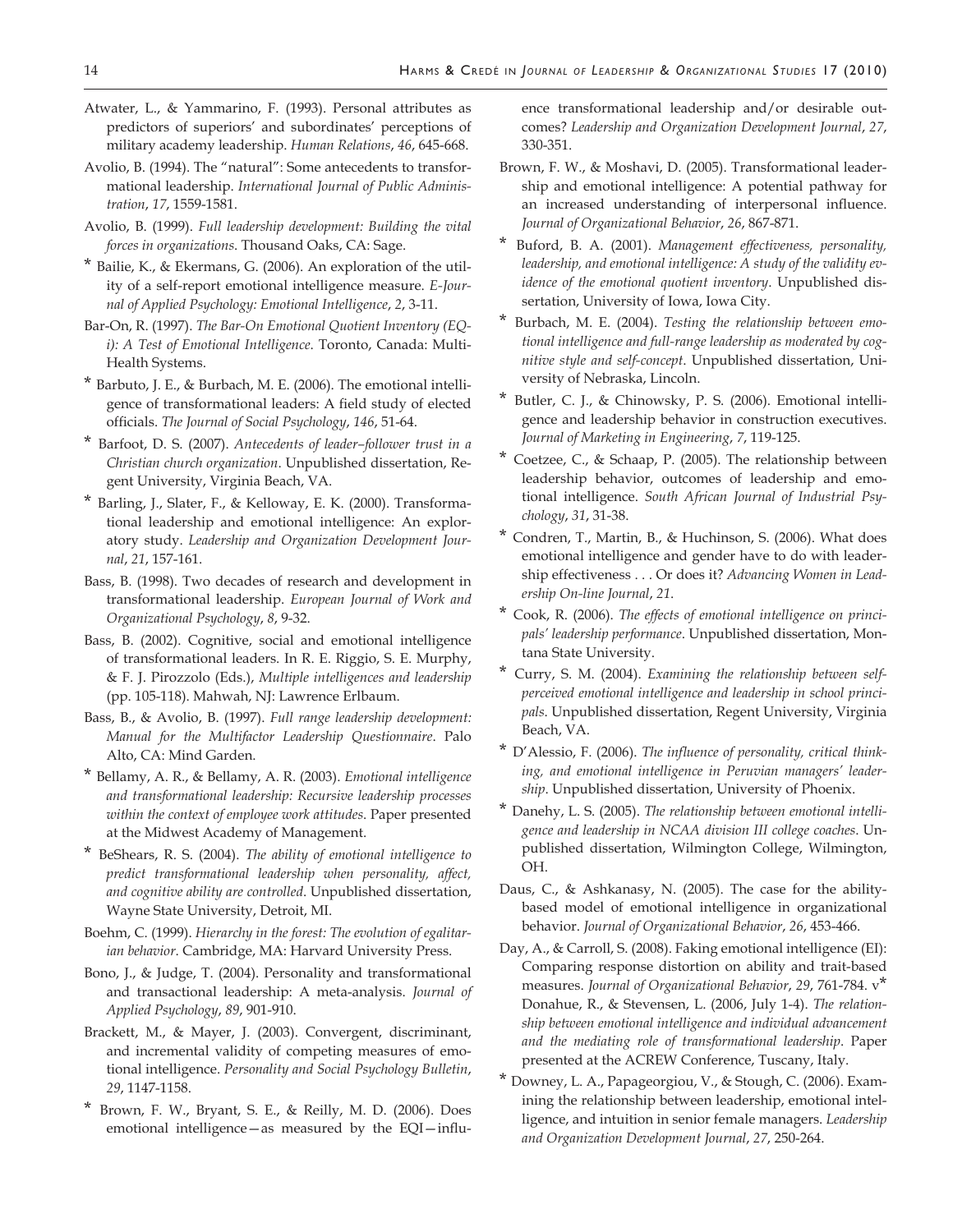- \* Elbers, N. (2007). *Charismatic leadership, emotional intelligence and values in organizations*. Unpublished dissertation, Erasmus University, Rotterdam.
- \* Ellis, M. (2007). *The bilateral dimensions of transformational leadership in selected university constituents: An empirical study within the context of institutions of higher education*. Unpublished dissertation, Capella University.
- \* Fox, K., Staebler Tardino, V., & Maloney, P. (2008). *The impact of ability and trait based emotional intelligence on transformational leadership behaviors*. Paper presented at the meeting of the Society for Industrial and Organizational Psychology, San Francisco, CA.
- Funder, D. (1995). On the accuracy of personality judgment: A realistic approach. *Psychological Review*, *102*, 652-670.
- \* Gardner, L., & Stough, C. (2002). Examining the relationship between leadership and emotional intelligence in senior level managers. *Leadership and Organization Development Journal*, *23*, 68-78.
- George, J. M. (2000, August). Emotions and leadership: The role of emotional intelligence. *Human Relations*, *53*(8), 1027-1054.
- Goleman, D. (1995). *Emotional intelligence*. New York: Bantam.
- Goleman, D., Boyatzis, R., & McKee, A. (2002). *Primal leadership: Realizing the power of emotional intelligence*. Boston: Harvard Business School Press.
- \* Groves, K. S. (2005a). Gender differences in social and emotional skills and charismatic leadership. *Journal of Leadership and Organizational Studies*, *11*, 30-46.
- \* Groves, K. S. (2005b). Linking leader skills, follower attitudes, and contextual variables via an integrated model of charismatic leadership. *Journal of Management*, *31*, 255-277.
- \* Groves, K. S. (2006). Leader emotional expressivity, visionary leadership, and organizational change. *Leadership and Organization Development Journal*, *27*, 566-583.
- \* Hartsfield, M. (2003). *The internal dynamics of transformational leadership: Effects of spirituality, emotional intelligence, and self-efficacy*. Unpublished dissertation, Regent University, Virginia Beach, VA.
- \* Hayashi, A., & Ewert, A. (2006). Outdoor leaders' emotional intelligence and transformational leadership. *Journal of Experiential Education*, *28*, 222-242.
- \* Higgs, M., & Aitken, P. (2003). An exploration of the relationship between emotional intelligence and leadership potential. *Journal of Managerial Psychology*, *18*, 814-823.
- Hoffman, B. J., & Frost, B. C. (2006). Multiple intelligences of transformational leaders: An empirical investigation. *International Journal of Manpower*, *27*, 37-51.
- Hogan, R., Curphy, G., & Hogan, J. (1994). What we know about leadership: Effectiveness and personality. *American Psychologist*, *49*, 493-504.
- Hunter, J., & Schmidt, F. (1990). *Methods of meta-analysis*. Newbury Park, CA: Sage.
- Hunter, J., & Schmidt, F. (2004). *Methods of meta-analysis: Correcting error and bias in research findings* (2nd ed.). Thousand Oaks, CA: Sage.
- Hur, Y. H. (2009). Optimizing managerial effectiveness through emotional intelligence. Unpublished dissertation, University of Twente, The Netherlands.
- \* Jacques, F. (2002). *An examination of the relationship between self-differentiation and transformational leadership, through the lens of emotional intelligence*. Unpublished dissertation, University of Calgary, Alberta, Canada.
- John, O., & Robins, R. (1993). Determinants of interjudge agreement on personality traits: The Big Five domains, observability, evaluativeness, and the unique perspective of the self. *Journal of Personality*, *61*, 521-551.
- Jordan, P., Ashton-James, C., & Ashkanasy, N. (2006). Evaluating the claims: Emotional intelligence in the workplace. In K. Murphy (Ed.), *A critique of emotional intelligence: What are the problems and how can they be fixed?* (pp. 189-210). Mahwah, NJ: Lawrence Erlbaum.
- Judge, T., & Piccolo, R. (2004). Transformational and transactional leadership: A meta-analytic test of their relative validity. *Journal of Applied Psychology*, *89*, 755-768.
- \* Kanne, D. W. (2005). *Emotional intelligence and the transformational learning journey of 30 senior pastors who participated in LEAD*. Unpublished dissertation, Regent University, Virginia Beach, VA.
- Kemper, C. L. (1999). EQ vs. IQ. *Communication World*, *16*, 15- 22.
- Kouzes, J., & Posner, B. (2003). *Leadership Practices Inventory*  (3rd ed.). San Francisco: Pfeiffer.
- Landy, F. (2005). Some historical and scientific issues related to research on emotional intelligence. *Journal of Organizational Behavior*, *26*, 411-424.
- \* Leban, W. V. (2003). *The relationship between leader behavior and emotional intelligence of the project manager and the success of complex projects*. Unpublished dissertation, Benedictine University, Lisle, IL.
- \* Legier, J. T. (2007). *Assessing leadership effectiveness: The relationship between emotional intelligence and leadership behaviors on group and organizational performance*. Unpublished dissertation, Southern Illinois University, Carbondale.
- Lindebaum, D. (2009). Rhetoric or remedy? A critique on developing emotional intelligence. *Academy of Management Learning & Education*, *8*, 225-237.
- Locke, E. (2005). Why emotional intelligence is an invalid concept. *Journal of Organizational Behavior*, *26*, 425-431.
- \* Lugo, M. (2007). *An examination of cultural and emotional intelligences in the development of global transformational leadership skills*. Unpublished dissertation, Walden University.
- \* Macik-Frey, M. (2007). *Communication centered approach to leadership, the relationship of interpersonal communication competence to transformational leadership and emotional intelligence*. Unpublished dissertation, The University of Texas at Arlington.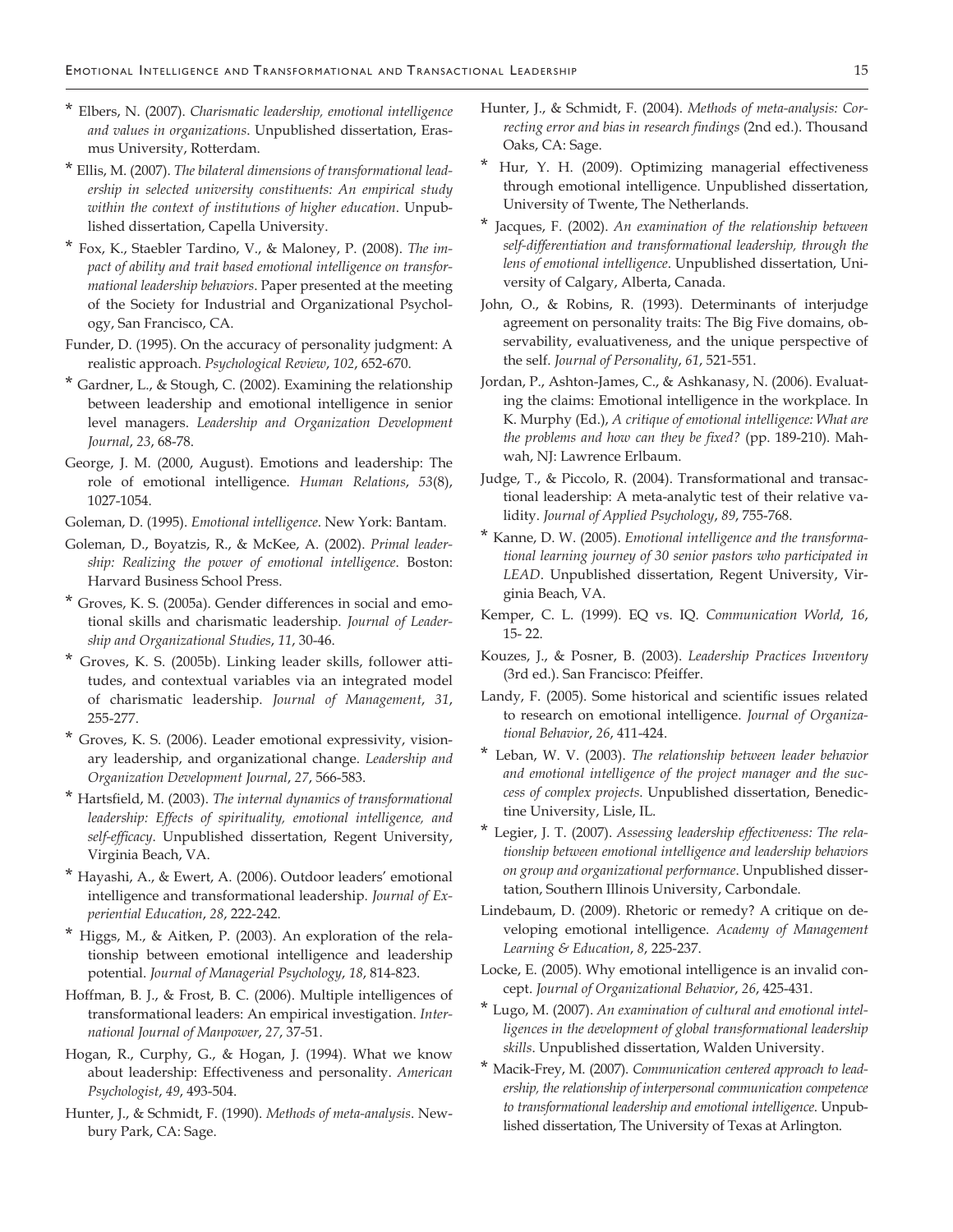- \* Mandell, B., & Pherwani, S. (2003). Relationship between emotional intelligence and transformational leadership style: A gender comparison. *Journal of Business and Psychology*, *17*, 387-404.
- Matthews, G., Zeidner, M., & Roberts, R. (2002). *Emotional intelligence: Science and myth*. Cambridge, MA: MIT Press.
- Mayer, J., Salovey, P., & Caruso, D. (2002). *Mayer-Salovey- Caruso Emotional Intelligence Test (MSCEIT) users manual*. Toronto, Canada: Multi-Health Systems.
- Mayer, J., Salovey, P., & Caruso, D. (2004). Emotional intelligence: Theory, findings, and implications. *Psychological Inquiry*, *15*, 197-215.
- \* Meredith, C. L. (2007). *The relationship of emotional intelligence and transformational leadership behavior in non-profit executive leaders*. Unpublished dissertation, Capella University.
- \* Middleton, K. (2005). The service-learning project as a supportive context for charismatic leadership emergence in nascent leaders. *Academy of Management Learning and Education*, *4*, 295-308.
- Mosier, C. (1943). On the reliability of a weighted composite. *Psychometrika*, *8*, 161-168.
- \* Moss, S., Ritossa, D., & Ngu, S. (2006). The effect of follower regulatory focus and extraversion on leadership behavior: The role of emotional intelligence. *Journal of Individual Differences*, *27*, 93-107.
- \* Murensky, C. L. (2000). *The relationships between emotional intelligence, personality, critical thinking ability, and organizational leadership performance at upper levels of management*. Unpublished dissertation, George Mason University, Fairfax, VA.
- \* Nishiyama, Y. (2006). *Gender, emotional intelligence and leadership styles of Japanese managers*. Unpublished dissertation, University of Hawaii.
- \* Nowack, K. M. (2009). Unpublished raw data. (Available from Envisia Learning, Santa Monica, CA)
- Nye, C. (2008). *The powers to lead*. New York: Oxford University Press.
- Oswald, F. L., & Johnson, J. W. (1998). On the robustness, bias, and stability of statistics from meta-analysis of correlation coefficients: Some initial Monte Carlo findings. *Journal of Applied Psychology*, *83*, 164-178.
- Palmer, B., & Stough, C. (2001). *Workplace SUEIT: Swinburne University Emotional Intelligence Test—Descriptive report*. Melbourne: Swinburne University, Organisational Psychology Research Unit, Australia.
- \* Palmer, B., Walls, M., Burgess, Z., & Stough, C. (2001). Emotional intelligence and effective leadership. *Leadership and Organization Development Journal*, *22*, 5-10.
- Petrides, K., & Furnham, A. (2000). On the dimensional structure of emotional intelligence. *Personality and Individual Differences*, *29*, 313-320.
- Petrides, K., & Furnham, A. (2001). Trait emotional intelligence: Psychometric investigation with reference to established trait taxonomies. *European Journal of Personality*, *15*, 425-448.
- Petrides, K., Pita, R., & Kokkinaki, F. (2007). The location of trait emotional intelligence in personality factor space. *British Journal of Psychology*, *98*, 273-289.
- Popper, M., Mayseless, O., & Castelnovo, O. (2000). Transformational leadership and attachment. *The Leadership Quarterly*, *11*, 267-289.
- \* Purkable, T. L. (2003). *Emotional intelligence, leadership style, and coping mechanisms of executives*. Unpublished dissertation, The Catholic University of America, Washington, DC.
- \* Reed, T. G. (2005). *Elementary principal emotional intelligence, leadership behavior, and openness: An exploratory study*. Unpublished dissertation, The Ohio State University, Columbus.
- Roberts, B. W., Harms, P. D., Smith, J., Wood, D., & Webb, M. (2006). Methods in personality psychology. In M. Eid, & E. Diener (Eds.), *Handbook of psychological assessment: A multimethod perspective* (pp. 321-335). Washington, DC: American Psychological Association.
- \* Rubin, R. S. (2003). *Paddling upstream in leadership research: Exploring antecedents of transformational leadership behavior*. Unpublished dissertation, Saint Louis University, St. Louis, MO.
- Rubin, R. S., Munz, D. C., & Bommer, W. H. (2005). Leading from within: The effects of emotion recognition and personality on transformational leadership. *Academy of Management Journal*, *48*, 845-858.
- Sadri, G., Weber, T., & Gentry, W. (2008). *Empathy as a crosscultural leadership behavior: An empirical analysis*. Unpublished manuscript.
- Salovey, P., & Mayer, J. (1990). Emotional intelligence. *Imagination, Cognition, and Personality*, *9*, 185-211.
- Sashkin, M. (2004). Transformational leadership approaches. In J. Antonakis, A. Ciancolo, & R. Sternberg (Eds.), *The nature of leadership* (pp. 171-196). Thousand Oaks, CA: Sage.
- \* Schechter, A. F. (2005). *The influence of transformational leadership, emotional intelligence, trust, meaning and intention to quit on organizational citizenship behavior*. Unpublished dissertation, University of Stellenbosch, South Africa.
- \* Schmitz, S. A. (2004). *The relationship between emotional intelligence and leadership practices in non-profit human service organizations*. Unpublished dissertation, Northcentral University, Prescott Valley, AZ.
- \* Schulte, M. J. (2002). *Emotional intelligence: A predictive or descriptive construct in ascertaining leadership style or a new name for old knowledge*. Unpublished dissertation, Our Lady of the Lake University, San Antonio, TX.
- Schutte, N., Malouff, J., Thorsteinsson, E., Bhullar, N., & Rooke, S. (2007). Meta-analytic investigation of the relationship between emotional intelligence and health. *Cognition and Emotion*, *16*, 769-785.
- Sivanathan, N., & Fekken, G. C. (2002). Emotional intelligence, moral reasoning, and transformational leadership. *Leadership and Organization Development Journal*, *23*, 198-204.